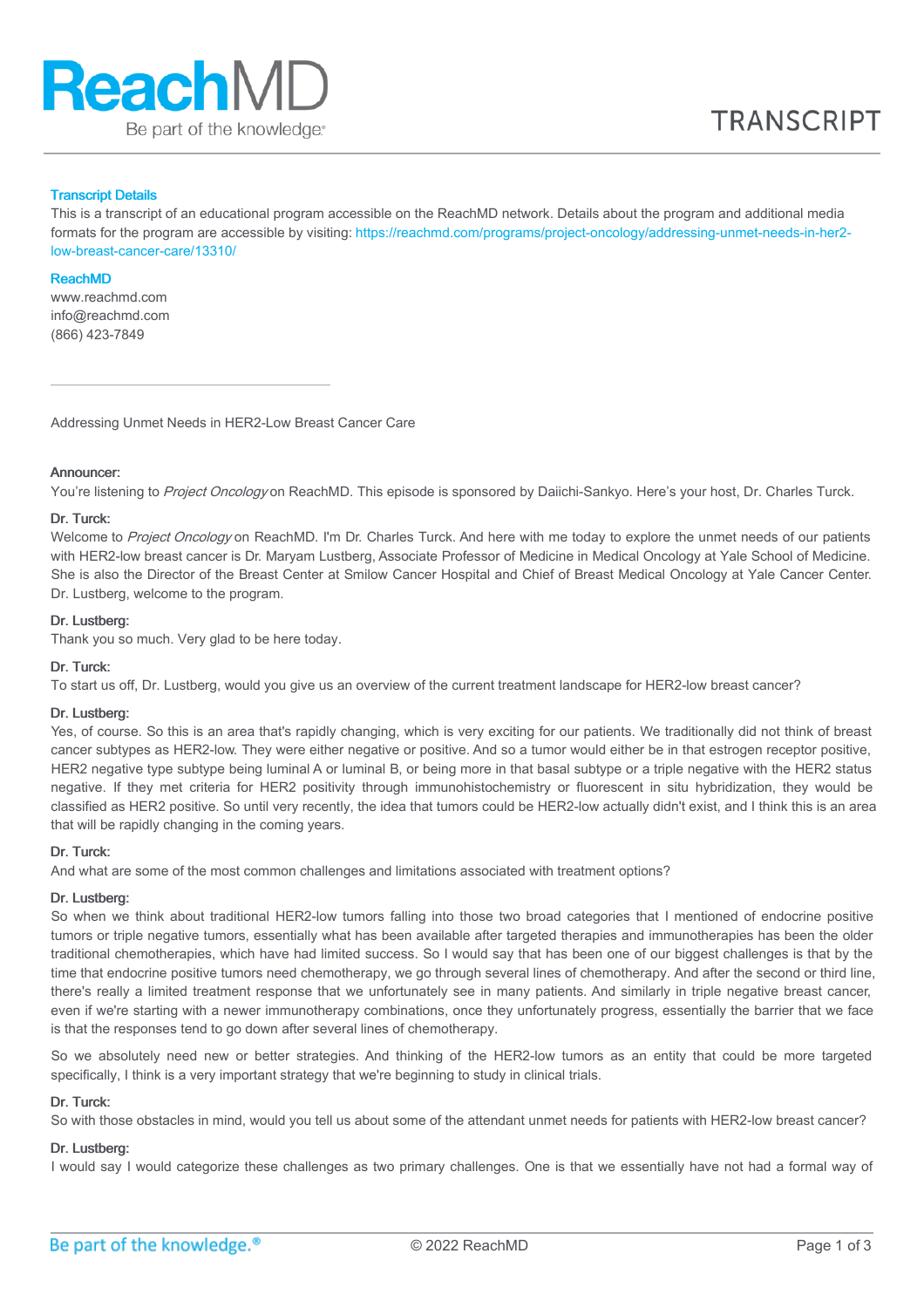addressing what HER2-low really means, whether it can be actually targeted with specific HER2 directive therapies. So as a consequence, they've had less therapies being available to them. And this is something that we are working on changing through dedicated clinical trials.

The second challenge has been even how do we characterize a tumor as HER2-low versus HER2 positive versus HER2 negative? It seems that we have more and more data that some of our traditional ways of ascertaining HER2 status may not always give us the most precise answer in terms of which tumors are actually being driven by HER2-related pathways. So even how we characterize a tumor as HER2-low, if you take two different pathologists, they may come up with very different answers as to who is HER2-low versus not. So improving our diagnostics and our biomarkers in terms of how we categorize our breast tumors, this is an exciting area that's rapidly improving, and I expect a lot of advances in the coming years.

# Dr. Turck:

For those just tuning in, you're listening to Project Oncology on ReachMD. I'm Dr. Charles Turck. And I'm speaking with Dr. Maryam Lustberg about the treatment limitations associated with HER2-low breast cancer and the resulting unmet needs of patients.

So, Dr. Lustberg, now that we've discussed the unmet needs of our patients with HER2-low breast cancer, how might developments in the therapeutic landscape help address them?

## Dr. Lustberg:

So there are lots of wonderful opportunities and questions being asked in the context of clinical trials, none are quite ready for prime time. However, we're getting close. And these are in the realm of a new set of drugs known as antibody drug conjugates. And this is a smarter way of delivering chemotherapy where the payload, the actual chemotherapy, is actually directly entering the areas that have a specific marker. And this class of drugs, there is not just one; there's a whole slew of antibody drug conjugates and many of them are specifically focused on HER2 pathways. These drugs are showing a lot of promise for both HER2 positive tumors, the traditionally classified HER2 positive tumors, but also we're beginning to see some encouraging data that the HER2-low tumors may also very much respond to these HER2-directed antibody drug conjugates. So I would say this is the most exciting area of development still in clinical trials, although we hope to have some more definitive answers in the near future.

# Dr. Turck:

And if we look beyond the treatment landscape for just a moment, Dr. Lustberg, what are some of the other ways we can work to address our patients' unmet needs?

## Dr. Lustberg:

So I think in addition to innovative therapeutics, what goes hand in hand with that is personalizing how we manage symptoms and toxicities and really deliver patient-centered care. The more we're able to complement these two areas and really see that dedicated symptom management personalized to each patient is really just as important as picking the right drug for them. And that by optimizing symptoms we can actually deliver our more exciting therapeutics in a safer, more effective and efficacious way. I think this is an area that is also improving. We still have a ways to go, but it is a passion of mine as well as many others. And patients and families have spoken loud and clear that quality of life and supportive care are equally important to them as drug therapies. So really what I envision is that these two areas will become much more complementary and integrated in the coming years.

## Dr. Turck:

Before we close, do you have any other thoughts you'd like to share with our audience today?

# Dr. Lustberg:

I want to express a lot of hope for the future. I believe the future of breast cancer therapeutics is looking very bright with a lot of exciting therapeutics, including in the area of antibody drug conjugate therapy that I mentioned earlier. And then also a lot of exciting work in the realm of innovative biomarkers, so we can better select patients for the right therapies. And in addition to these, continuing to personalize that symptom management trajectory, and making sure that we're paying as much attention to therapeutics as to quality of life issues. I think we're making good progress on that. And I expect a lot of innovation in the coming years in all of these areas.

## Dr. Turck:

Well with those final thoughts in mind, I want to thank my guest, Dr. Maryam Lustberg, for sharing her perspective on how we can better address the unmet needs of our patients with HER2-low breast cancer. Dr. Lustberg, it was great speaking with you today.

# Dr. Lustberg:

Thank you so much. Thank you for these wonderful questions.

# Announcer: